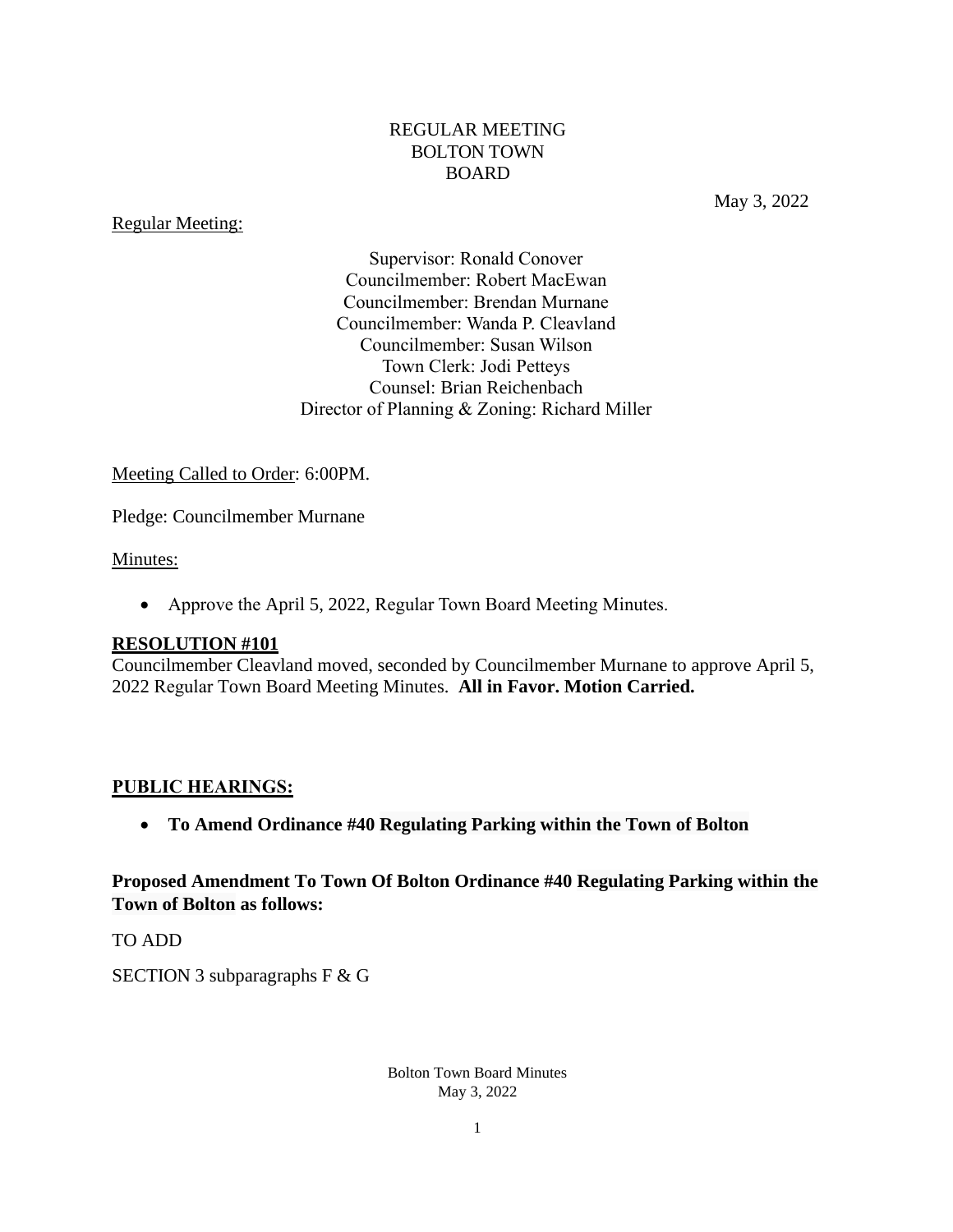- F. No person shall cause or permit a motor vehicle to be parked or left standing along the north side of Stewart Avenue along an area beginning at the edge of the intersection of Maple Street and Stewart Avenue and along the northerly side of Stewart Avenue running in an easterly direction and terminating at a distance of 65 feet from the starting point measured along the northerly side of Stewart Avenue.
- G. No person shall cause or permit a motor vehicle to be parked or left standing between the hours of 12:00 a.m. and 6:00 a.m. along the south side of Horicon Avenue beginning at the edge of the sidewalk at the intersection of State Route 9N and along the south side of Horicon Avenue to Maple Street.

David Becker of 6 Horicon Avenue asked if there was any leeway over the winter season and off-season parking for residents such as permits. Supervisor Conover stated that could be looked into and asked Mr. Becker to call and set up a meeting to come into the office so they could discuss some solutions to consider such as permits. Mr. Becker stated that would be much appreciated.

• Resolution to close the Public Hearing

### **RESOLUTION #102**

Councilmember MacEwan moved, seconded by Councilmember Wilson to close the Public Hearing to amend Ordinance #40. **All in Favor. Motion Carried.**

• Resolution to amend Ordinance 40 as follows:

#### **RESOLUTION #103**

Councilmember Wilson moved, seconded by Councilmember Cleavland to amend Ordinance #40 as follows:

TO ADD SECTION 3 subparagraphs F & G

- F. No person shall cause or permit a motor vehicle to be parked or left standing along the north side of Stewart Avenue along an area beginning at the edge of the intersection of Maple Street and Stewart Avenue and along the northerly side of Stewart Avenue running in an easterly direction and terminating at a distance of 65 feet from the starting point measured along the northerly side of Stewart Avenue.
- G. No person shall cause or permit a motor vehicle to be parked or left standing between the hours of 12:00 a.m. and 6:00 a.m. along the south side of Horicon Avenue beginning at the edge of the sidewalk at the intersection of State Route 9N and along the south side of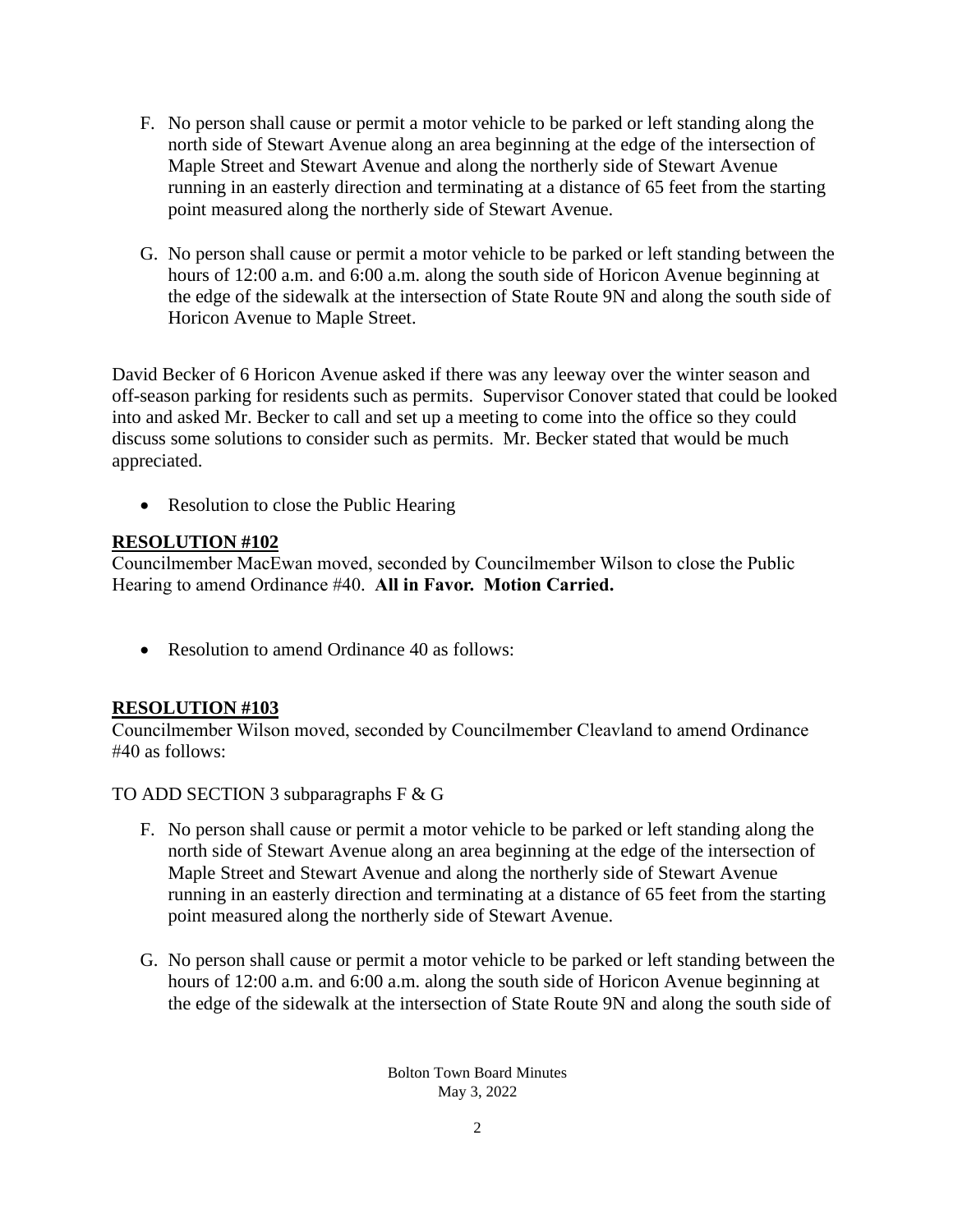Horicon Avenue to Maple Street. **All in Favor. Motion Carried.**

### Public in Attendance:

Michael Muller Esq. representing the Bolton Fire District presented the following:

The Fire District Commissioners are proposing to develop a 9.07acre vacant parcel situated on Horicon Avenue as a site for a new firehouse for the Town of Bolton. The site is situated partially in an RM 1.3 zoning district and partially in a RL 3 zoning district. Only the RM 1.3 zoning district allows a community facility (firehouse) as a permitted use by Type II Site Plan approval. The RL 3 portion of the property does not provide for "community facilities".

If this were a "non-governmental" project zoning code procedures would require a Zoning Board of Appeals variance review for any portion of the project situated in the RL 3 zoned area. New York State zoning laws, however, do acknowledge and allow a municipality to afford a community firehouse project *"limited immunity"* from the strict application of zoning requirements in recognition of the fact that such a proposal provides an essential government service to the community.

It is therefore appropriate for the Bolton Fire District Commissioners to seek the Town Board's approval for the granting of available *"limited immunity"* from the strict application from any variances requirements otherwise imposed by the local zoning code.

I am requesting that the Town Board confer *"limited immunity"* for this project with the understanding that the project sponsors will still be complying with all Site Plan Review requirements imposed by the local zoning code, State Environmental Quality review criteria and Local waterfront revitalization compliance standards.

He went through the 9 factors for consideration in granting "limited immunity."

Donald Roessler, Chairman of the Board of Commissioners stated they have outgrown the existing building and it no longer meets their needs. The current regulations and codes for new fire houses require 3 different zones. They did look at expanding the firehouse in its current location and the blasting alone would be a cost of \$500,000 and another \$200 to \$300 thousand for the removal of the rock. Supervisor Conover asked about the EMS. Mr. Roessler said that the building they are currently using could be used by them with some improvements and possibly the Bolton Police using the other side. The school owns the land that the building sits on right now. The contract with them states that the Fire District can use that land providing that it is used for either fire or ambulance services. If it is ever not used for either of those, then the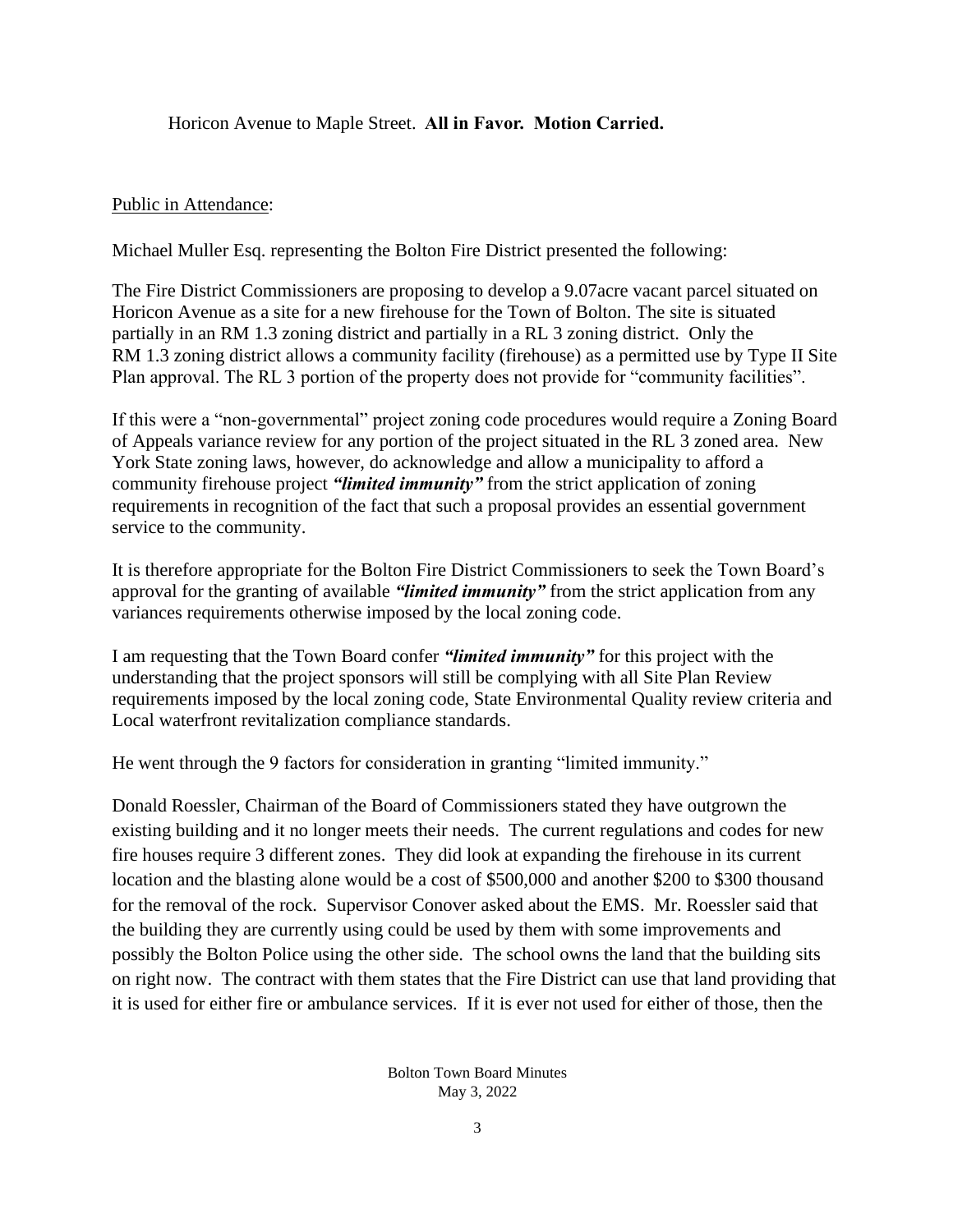land and any improvements (the building) would revert back to the school. They feel this would be a good solution for the EMS. Supervisor Conover stated that he liked that idea.

Atty. Muller stated that there was a reverter clause in the school's contract if the building is not used for emergency services.

### **RESOLUTION #104**

Councilmember Wilson moved, seconded by Councilmember Murnane to grant a limited immunity from strict application of the Bolton Zoning Law as regards the proposed construction of a new firehouse for the Bolton Fire District:

**WHEREAS**, residents and visitors to the Town of Bolton are protected from fire and other public safety calamities by the Bolton Fire District ("District"); and

**WHEREAS**, the District has outgrown its current home and the current firehouse on Lakeshore Drive is wholly inadequate for the District's fire protection function and public safety needs within the Town of Bolton; and

**WHEREAS**, the District has located a parcel of land within the Town that would be suitable for construction of a new firehouse and that would enable the District to maintain its equipment and respond timely to emergencies within the Town; and

**WHEREAS**, the location is partially within two different zoning districts within the Town, RM 1.3 and RL 3; and

**WHEREAS**, strict compliance with the Bolton Zoning Law would require the District to apply for and obtain a use variance to be able to construct the project within the RL 3 zone; and

**WHEREAS**, the District has asked the Bolton Town Board to confer upon it a grant of limited immunity from strict compliance with the Bolton Zoning Law so that the District would not need a use variance but would comply with the site plan review portions of the Zoning Law; and

**WHEREAS**, the Town Board has performed a balancing test consisting of nine separate factors, to wit:

- 1. The nature and scope of the instrumentality seeking immunity (*the entity is the Townwide Fire District*).
- 2. The encroaching government's legislative grant of authority (*the District is created by State statute*).
- 3. The kind of function or land use involved (*fire protection and emergency response*).
- 4. The effect local land use regulation would have on the enterprise concerned (*strict compliance would add cost and delay to the project without significant benefit*).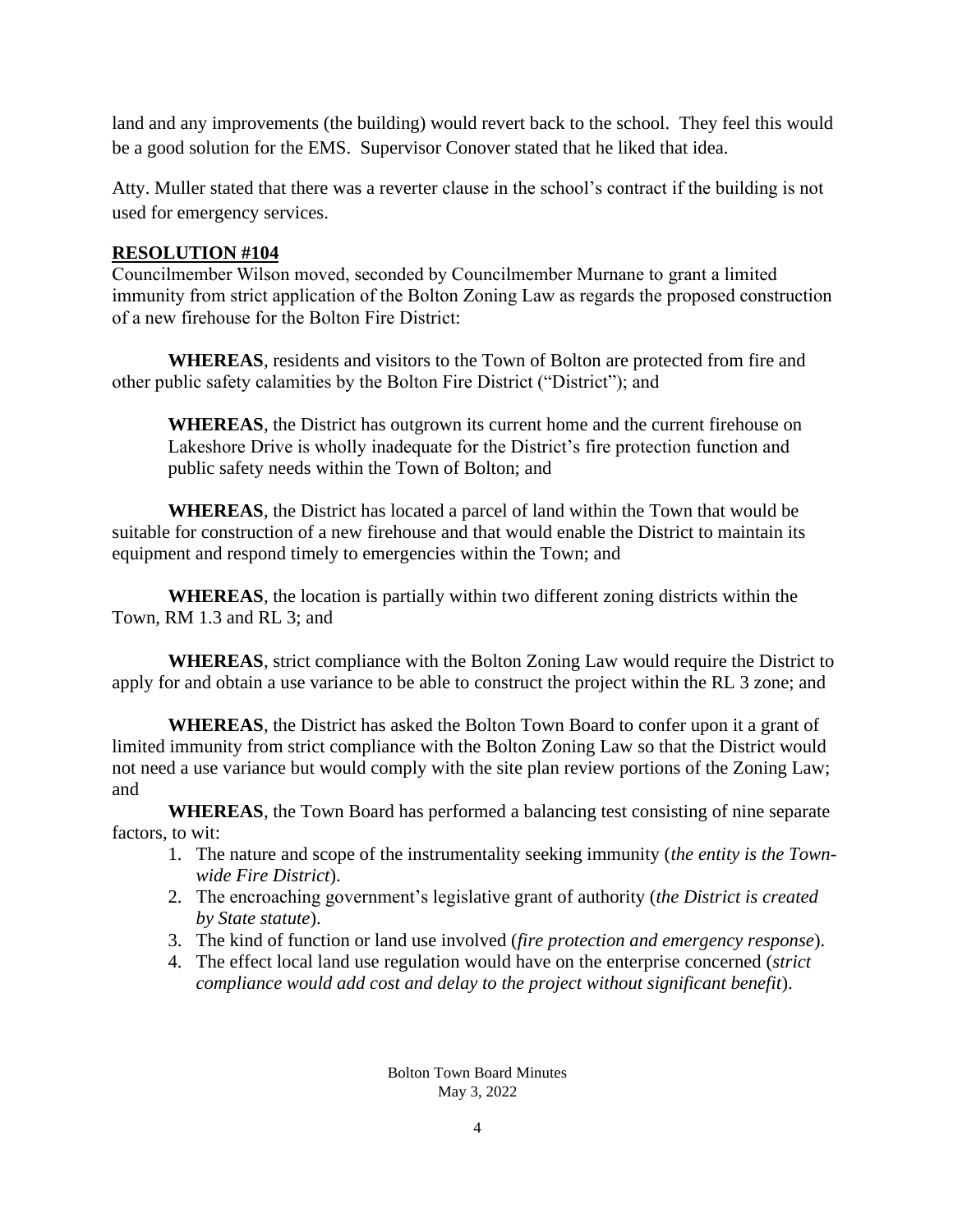- 5. Alternative locations for the facility in less restrictive zoning areas (*few if any have been identified or exist*).
- 6. The impact upon legitimate local interests (*the benefits of the new firehouse are significant for the District, the taxpayers that support the District and the visitors who rely upon the services*).
- 7. Alternative methods of providing the proposed improvement (*no feasible alternatives have been identified over the many years such solutions have been sought*).
- 8. The extent of the public interest to be served by the improvement (*an updated and conveniently-located firehouse to enable the District to properly care for its equipment and timely respond to calls for emergency services*); and
- 9. Intergovernmental participation in the project development process and an opportunity to be heard (*the Town government and residents will have opportunities to consider the plan through site plan review and the matter will be subject to public referendum*).

#### **NOW UPON CONSIDERATION OF THE ABOVE, BE IT HEREBY RESOLVED**

**THAT** the Town Board of the Town of Bolton determines that the best interests of the public involved compel a grant of limited immunity from strict application of the Bolton Zoning Law as regards the proposed construction of a new firehouse for the Bolton Fire District upon a 9.07 acre parcel within the Town's RM 1.3 and RL 3 zoning districts known as Tax Map Parcel 171.15-1-94 such that the project will not be subject to application for and receipt of a use variance as would otherwise be required within the RL 3 zone, but that such project shall remain required to meet and comply with any other criteria imposed by local law including Chapter 200 Zoning for Site Plan Review, compliance with the Local Waterfront Revitalization Program, compliance with the State Environmental Quality Review Act and in conformity with Chapter 125 Stormwater and Erosion Control Regulations and any Adirondack Park Agency regulations that may apply.

**BE IT FURTHER RESOLVED** that the Town Supervisor is authorized to take any actions and execute any documents or instruments necessary to implement the intent of this Resolution in a form approved by Town Counsel. **All in Favor. Motion Carried.**

- Deb Gaddy & Don Russel representing the Bolton Recreation Commission spoke on the following.
	- 1. Construction and promotion of a dog park. *Supervisor Conover stated that this was something that they have been contemplating for some time. Sally Defty was a big proponent of this idea. There is a section near the little league field that may be doable. They will look at making this happen.*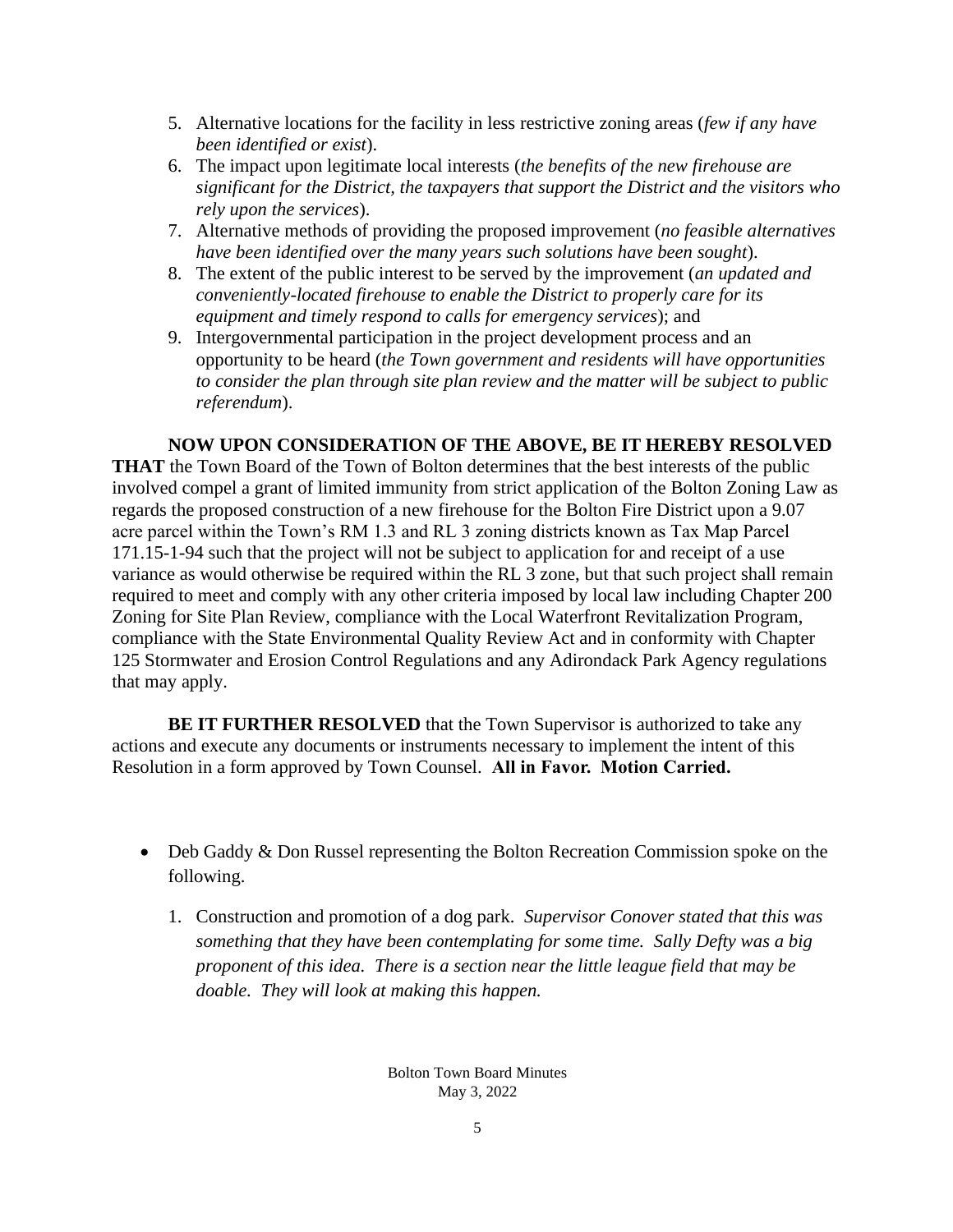- 2. Installation of swings at Rogers Park. *Supervisor Conover stated he would ask the consultant for input on this and recommended that they have the Recreation Director set up a meeting for the Board with Tim Larson so they could look at the master plan for Veterans Park.*
- 3. Outhouses at all of the trail heads. *Supervisor Conover explained that the Town already has a porta john and dog station at the Pinnacle parking lot, and they could absolutely add this to the Edgecomb Pond parking lot immediately, but as to the others, the town does not own them.*

### Correspondence:

- Santore's World Famous Fireworks
- Bank of Green County regarding municipal needs.
- Lake George Waterkeeper regarding LGPC usage of herbicide.
- Assemblyman Simpson regarding grant opportunities.
- Robert J. Muller regarding re-election to Supreme Court.
- NYS DOT CHIPS funding notification.

### **Committee Reports:**

### **Councilmember Rob MacEwan**

#### Highway:

- Plowed, sanded and salted several small snow and ice storms.
- Thawed out several frozen culverts.
- Picked up and chipped up several downed trees from wind.
- Repaired several washouts from heavy rain.
- Brush work on Finkle Road.

## Justice Court:

• During the month of April 2022, Justice Edward G. White collected \$3,068.00 in fines (check to Town of Bolton # 550) and Justice Joe Connally collected \$3,172.00 (check to Town of Bolton # 526). Total monies forwarded to the Town of Bolton amounted to \$6,240.00. Itemized lists are available in the Court should anyone desire to look them over.

## Transfer Station:

• Total for the month: \$6,002.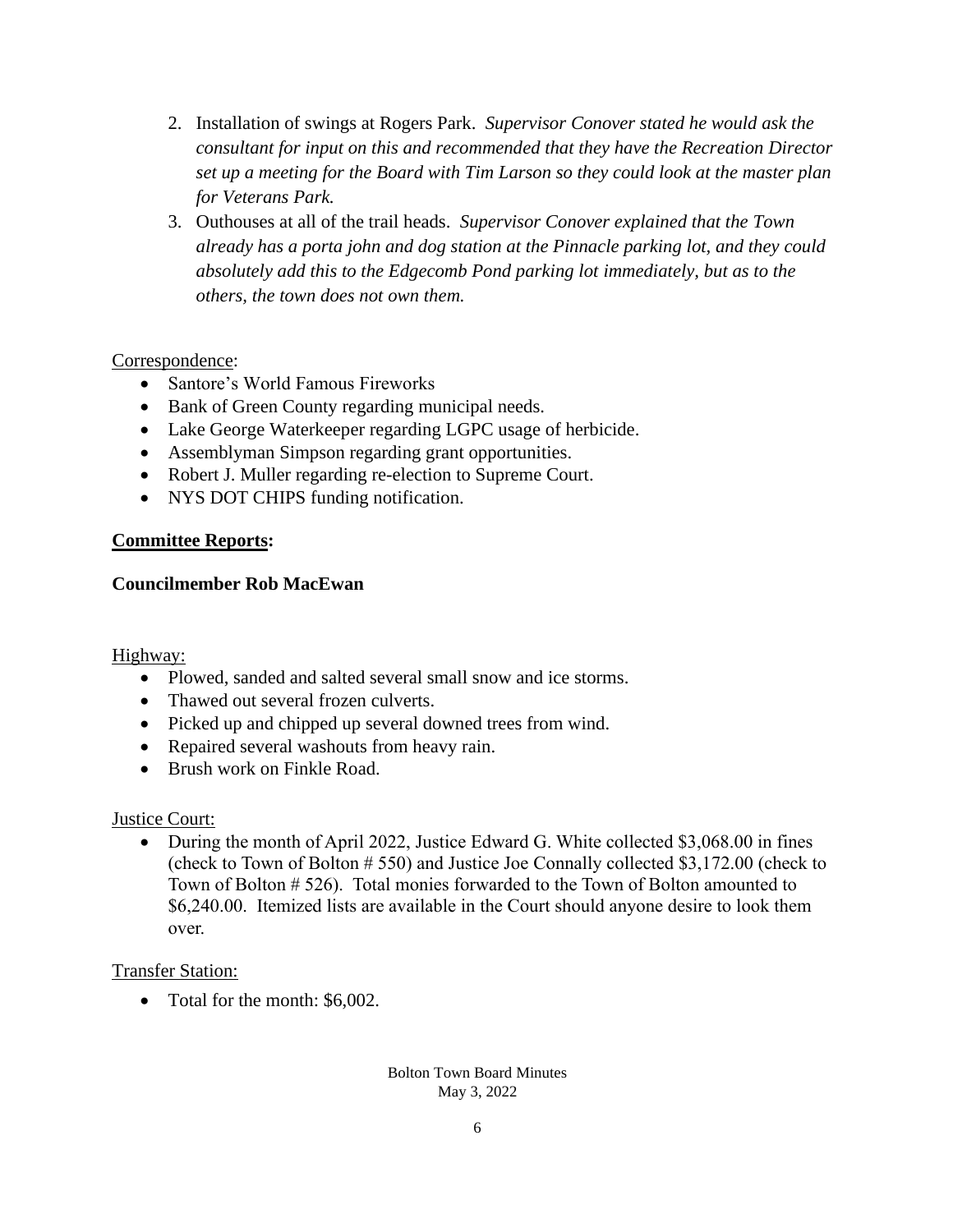• Spring Clean Up cards: \$3,542.

#### 1. Recreation:

Recreation Center

A. Attendance:

| <b>Year</b>          | 2018-19 | 2019-20          | 2020-21 | 2021-22       |
|----------------------|---------|------------------|---------|---------------|
| # BSC Students       | 195     | 201              | 183     | 167           |
| <b>Calendar Year</b> | 2019    | 2020             | 2021    | 2022          |
| January              | 191     | 247              | 164     | 66            |
| Feb                  | 157     | 165              | 102     | 78            |
| March                | 239     | Closed 3/16. 149 | 130     | 175           |
| April                | 153     | <b>COVID</b>     | 45      | <b>YTD 98</b> |
| May                  | 224     | <b>COVID</b>     | 76      |               |
| June                 | 152     | COVID            | 61      |               |
| July                 | Closed  | Closed           | Closed  | Closed        |
| Aug                  | Closed  | Closed           | Closed  | Closed        |
| Sept                 | 256     | 83               | 83      |               |
| Oct                  | 275     | 140              | 86      |               |
| Nov                  | 258     | 158              | 149     |               |
| Dec                  | 237     | 83               |         |               |

- B. Calendar-See attached. Rec Center will be closed on Saturdays beginning in May until September.
- C. Rec Attendant- Elaine B., has been working FT since late November, but will have her last day on April 30 and resume her work as usual in late September early October.
- 2. Summer
	- A. Day Camp Dates 7/5-8/12/22.

**Total BCS registration**=34, of these 34, 30 are registered for the entire 6 weeks. 11 are requesting full scholarships for the entire 6 weeks.

**Non BCS registration** =9, with 3 more interested applicants. I am confident I will be able to offer them at least one week of participation. This is the largest group I have been able to accommodate since 2019.

- B. Still seeking THREE full time Lifeguards who can work through Labor Day.
- C. There will be no free programming offered on July 4 or  $5<sup>th</sup>$  in 2020 due to anticipated high crowds in the parks and on the beaches.
- D. Due to staffing concerns, at this time, public swim lessons will not be offered this season. Swim lessons will still be available for Day Camp participants.
- E. Beaches will Open on Memorial Day Weekend, weekends in June, and open Full Time on June 24.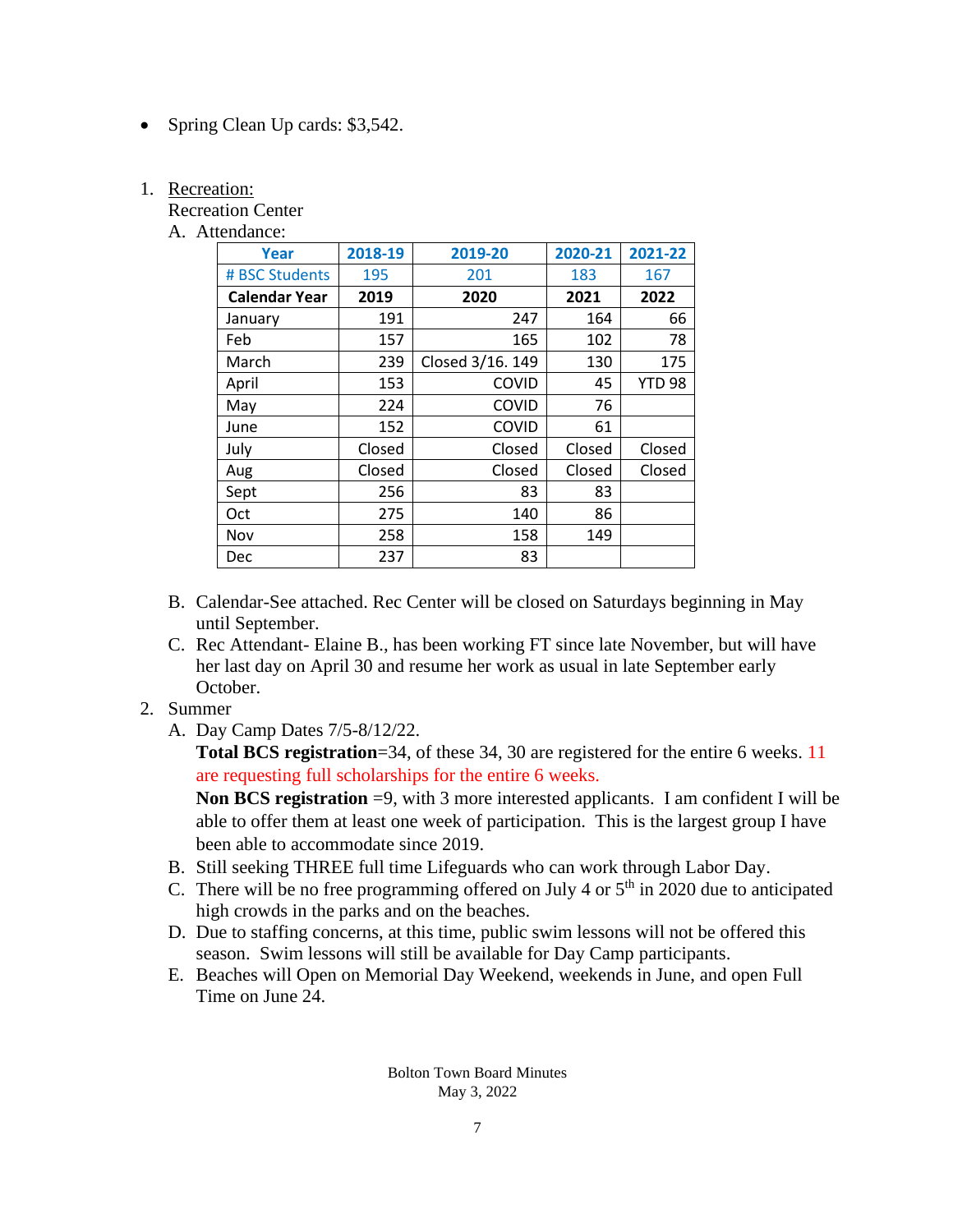## 3. Other

- A. Bolton Resident Boat Cruise: Wednesday, June 15, 2022
- B. Fourth of July fireworks have been scheduled, along with DJ, Magician, and musical guest on July 3 outside of Town Hall for the Craft Show.
- C. Summer Calendar-This will be printed as usual this year and can be expected in mailboxes in mid-June. A PDF will be available in late May on the website.
- D. Public CPR class-I am working with my contact at REMESCO to offer a CPR class to the public this summer, more information to follow.

Monthly Meetings: I would propose that we resume meetings, but only meet 6 times/year instead of 12.

### EMS:

Calls: 19 of which 14 were billable.

| Gross Charges Billed in March:    | \$19,392.00           |
|-----------------------------------|-----------------------|
| Gross Charges Billed Year to Date | \$56,042.00           |
|                                   |                       |
| Payments Received in March:       | $\frac{\$}{9,634.45}$ |
| Payments Received Year To Date:   | \$21,937.58           |

In 2021 we had billed \$37,600 and received payments of \$20,020.44 thru March.

Payroll Expenses thru March were \$79,872.36 versus \$79,086.96 in 2021.

The Bolton Fire Commissioners have agreed to allow Bolton EMS to install a shower facility in the upstairs sleeping area in a room currently used for overflow cleaning and kitchen supplies. A contractor has inspected the area to be modified and will be able to do the renovation/installation this Spring.

## **Councilmember Brendan Murnane**

Assessor:  $N/A$ 

Wastewater:

- Total flow for the month 5,970,116 gallons for a daily average of 199,000 gallons.
- Casella hauled 16,000 gallons of sludge.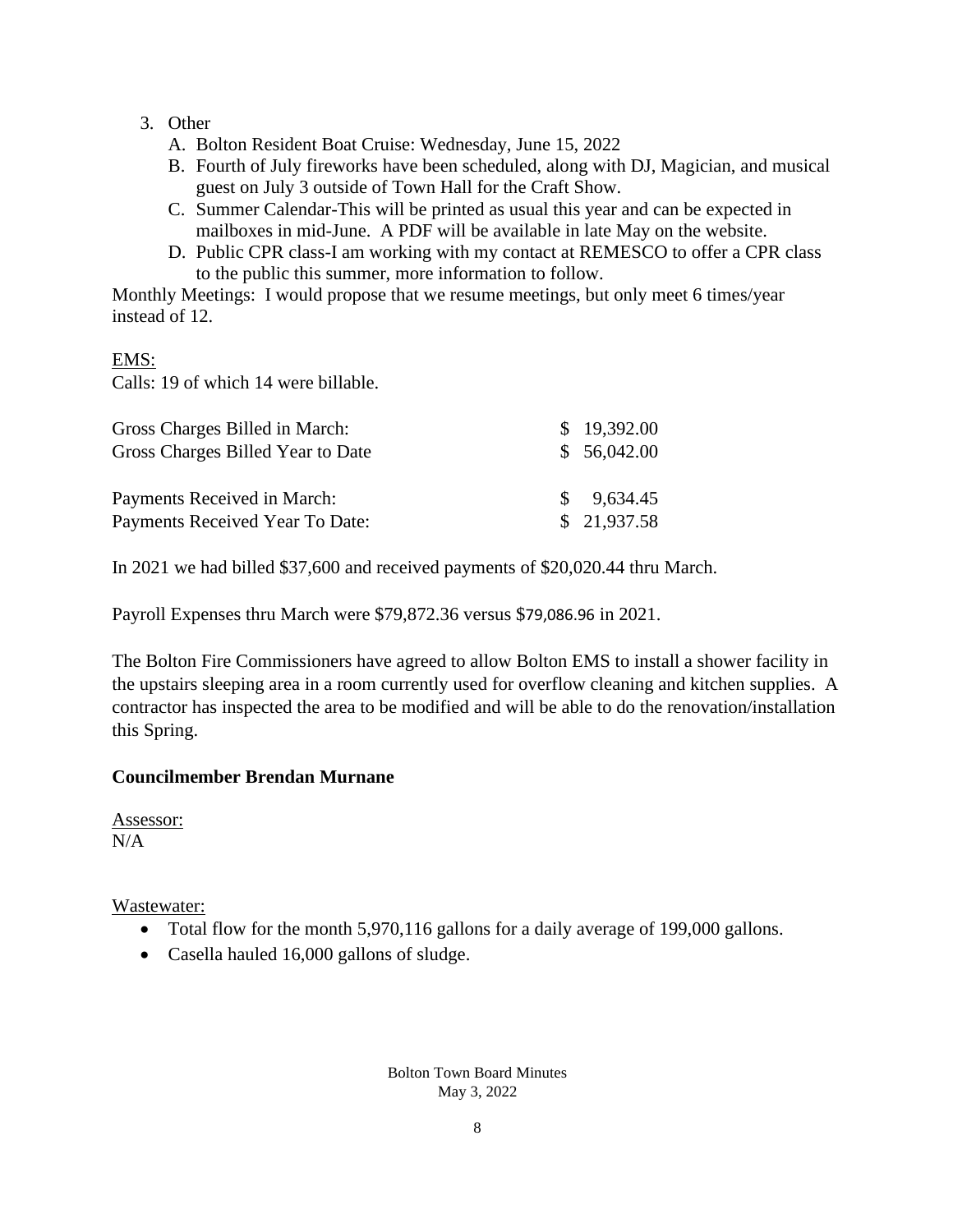- We have assisted water department with turning on curb stops with them. We assisted them with the valve repair near North Pump Station. Matt hauled 2 loads of stone with highway tandem to fill back in hole.
- We had issues with our alarm dialer at sewer plant with no dial tone. Verizon came out and fixed a few issues in the building.
- We have had several alarms due to heavy rain and a snowstorm with wind damage. There was no power for almost 10 hours at the plant and stations.
- We had all our pump maintenance done at the plant and stations. All the pumps are working great with no issues.
- We checked all manholes around town before the summer season starts to make sure there were no issues. A few had to be cleaned out from rags and grease building up around end of pipes and in bottom of manhole.
- We have had several meetings to go over grant information and upcoming water stuff. We have had several meetings about the new design on the bio reactors with Kathy Suozzo and Ron.
- We have had several issues with pumps at the plant. We have repaired the issues and are working well.
- We maintained the grounds around the plant and pump stations.

# Water:

- The total flow to the distribution system for the month of April was 14,139,526 gallons with an average of 403,439 gallons per day. These numbers are slightly artificially high due to malfunction with the flow recorder chart. April 3-5 the plant was recording 1250 gallons per minute which is not possible.
- The monthly total coliform tests were taken according to the sampling schedule.
- The monthly Total Organic Carbon tests were taken in accordance with DOH regulations and sampling schedule.
- Took yearly nitrate test in accordance with DOH regulations and sampling schedule.
- Gathered final readings for multiple properties that were sold.
- Performed quarterly water meter reads throughout town.
- Conducted general maintenance and grounds work around the plant and P.R.V. stations.
- Sold several Neptune radial meters to replace non-working meters.
- Responded to several dig safe requests.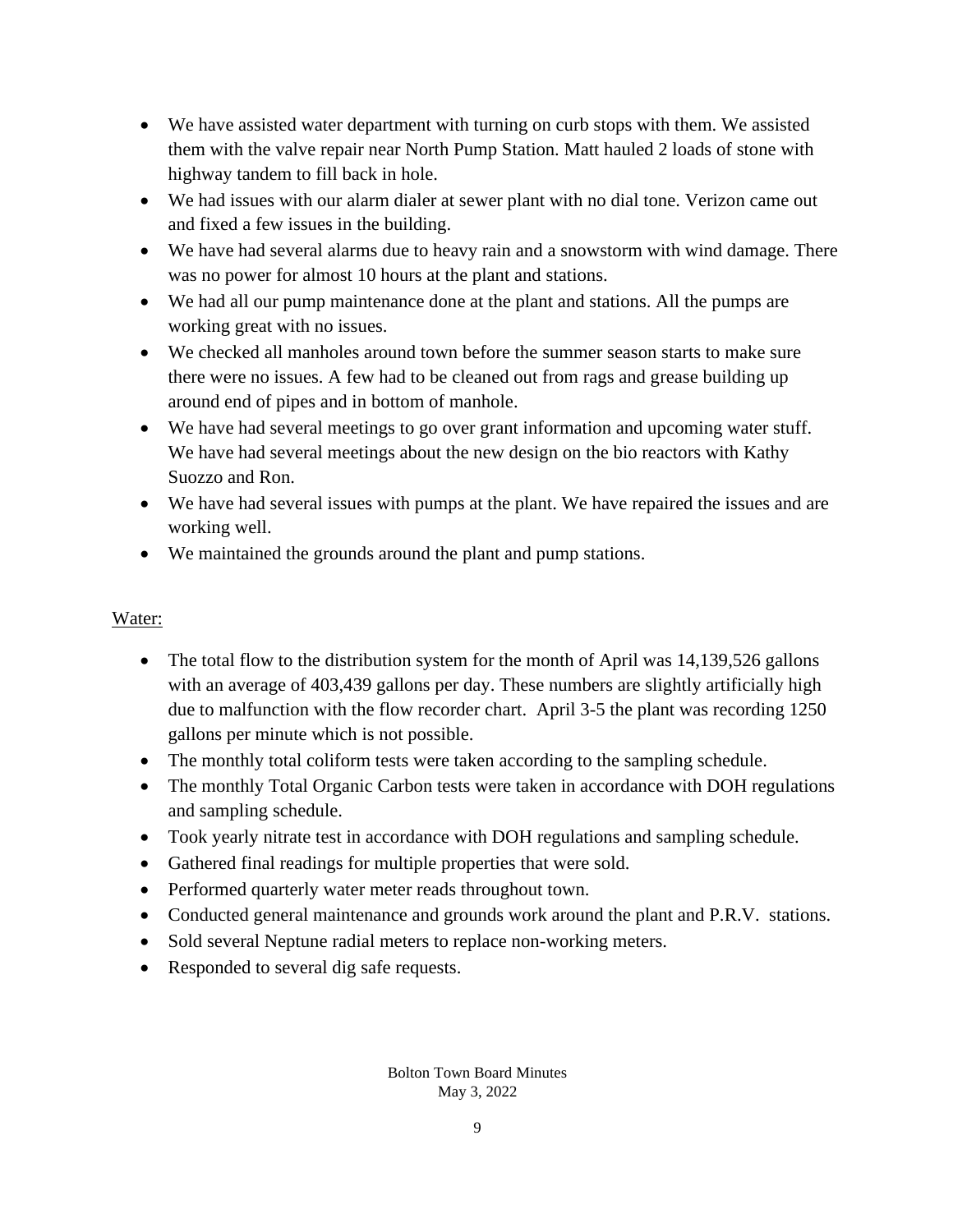- 4/3 Raw water flow meter and chart recorder began recording 1250 gallons per minute even while plant was off.
- 4/4 Discolored water reported at 54 Braley Hill Rd. Advised to run line to flush discolored water. Continued to investigate throughout the month.
- 4/5 Furnace circulation pump smoking and furnace itself was rattling aggressively Jack Hall came same day to replace pump and filter.
- 4/5 Aqualogics on site to replace broken raw water flow meter and recorder.
- 4/11 Water pump for in-house water usage would not fill pressure tank to shut itself off. Recorded 5000 gallons of flow overnight. Manually turned power to the pump off.
- 4/12 Water pump for in-house water continues to run uncontrolled when powered on. Called Jack Hall for emergency replacement of house water system.
- $4/13$  Jack Hall completed installation of new  $\frac{1}{2}$  hp well pump for in-house water usage.
- 4/19 Power outage due to heavy snow at 2:45 am.
- 4/21 Power restored to building approximately 3:00 pm.
- 4/26 Dig and replace curb shutoff for Sawmill Bay Marina at the northern wastewater pump station.
- 4/28 Met with town council to discuss alterations to town water ordinance.

#### **Councilmember Susan Wilson**

#### Planning / Zoning:

• The Planning Office for the month of September collected fees in the amount of \$5,270.00 for various items including Certificates of Compliance, Variances, Short Term Rental Permits, Site Plan Reviews, Stormwater Permits and After the Fact Fees.

#### **Councilmember Wanda Cleavland**

Police:

• 41 patrol shifts, 279 reportable activities  $& 259$  property checks.

#### Town Clerk:

- Total Local Shares Remitted: \$16,726.86 • Total Non-Local Revenue: \$145.14
- Total State, County and Local: \$16,872.00

## **Supervisor's Report:**

• Deposits: \$54,164.71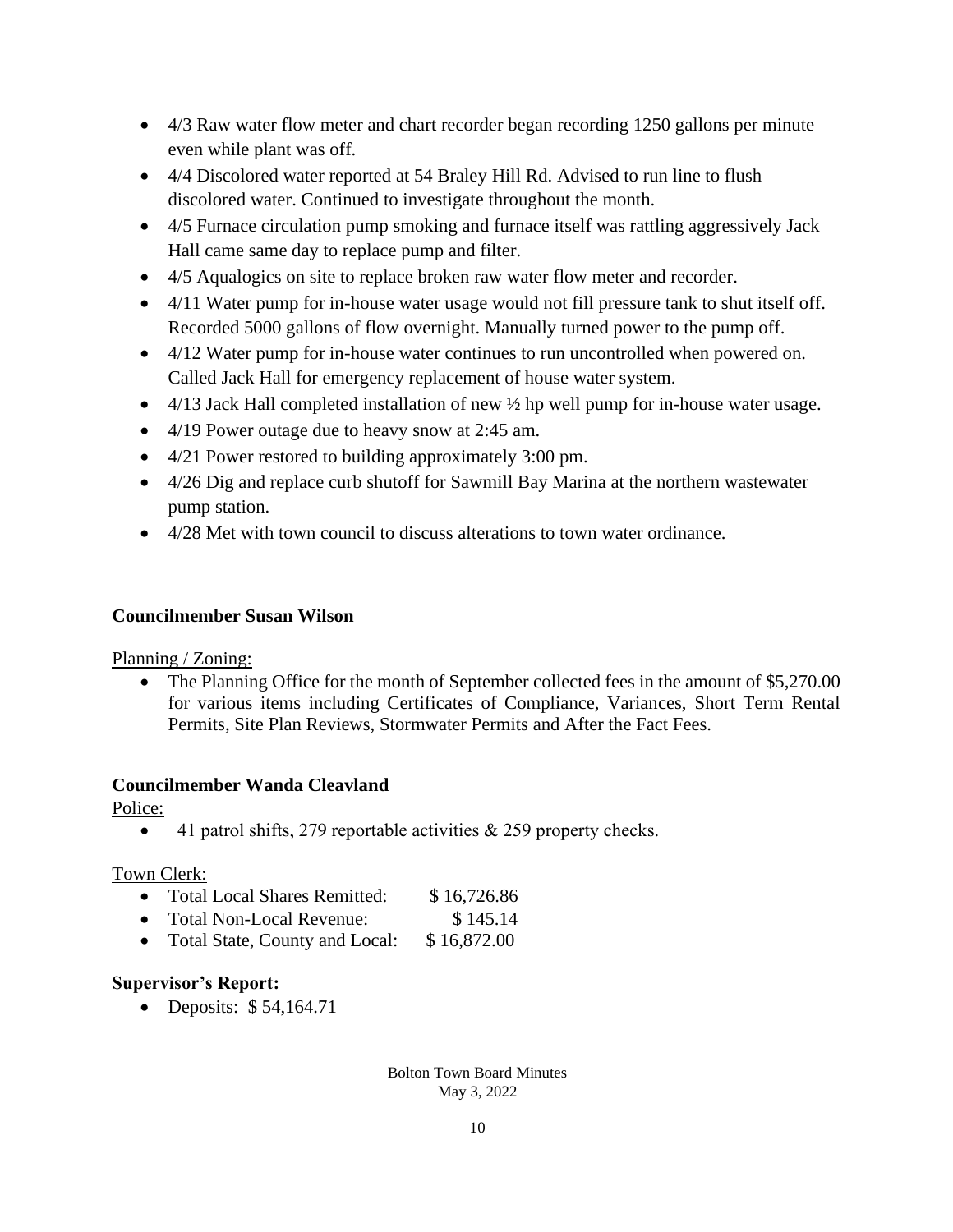- Disbursements: \$481,617.08
- Big thank you to the Highway Department for their quick removal of downed trees and having the roads accessible during the past storm.
- Great work by Parks, Water and Wastewater Departments on water leak adjacent to North Pump Station.
- First quarter meter reads completed.
- Thanks to everyone in Town for their patience during the recent power outage, these events are never easy.
- Finkle Road repaving on schedule for early June.
- Occupancy Tax revenues up year over year, mainly due to STR collections.
- Spring Water flushing set for May today and tomorrow.
- Memorial Day Parade will happen this year, Monday, May 30 with refreshments to follow at Veterans Park. Big thank you to all that are helping to make it happen.

### New Business:

• Resolution to approve suspension and dissolution of The Bolton Terrestrial Invasive Plant Program Inc. (BTIPP) and that any remaining financial assets shall be transferred to and become an asset of the Town of Bolton Veterans Memorial Fund.

Councilmember Wilson stated that when this program started, they made quite a bit of headway, and then NYS advised them they could no longer function in the same capacity, and it became exceedingly difficult to operate under their new guidelines. Jodi Petteys has been very involved since the beginning of this program. Jodi Petteys stated that it has grown beyond the town's capabilities and remediation needs to be done by a certified pesticide applicator. Supervisor Conover thanked Jodi and the committee for all that they have done.

## **RESOLUTION #105**

Councilmember MacEwan moved, seconded by Councilmember Murnane to approve suspension and dissolution of The Bolton Terrestrial Invasive Plant Program Inc. (BTIPP) and that any remaining financial assets shall be transferred to and become an asset of the Town of Bolton Veterans Memorial Fund. **All in Favor. Motion Carried.**

• Resolution to authorize the request from property owner, Ara Krafian, for the naming of private road name "Camber Drive" to be assigned to Parcel ID # 186.00-1-1.2.

## **RESOLUTION #106**

Councilmember Wilson moved, seconded by Councilmember Cleavland to authorize the request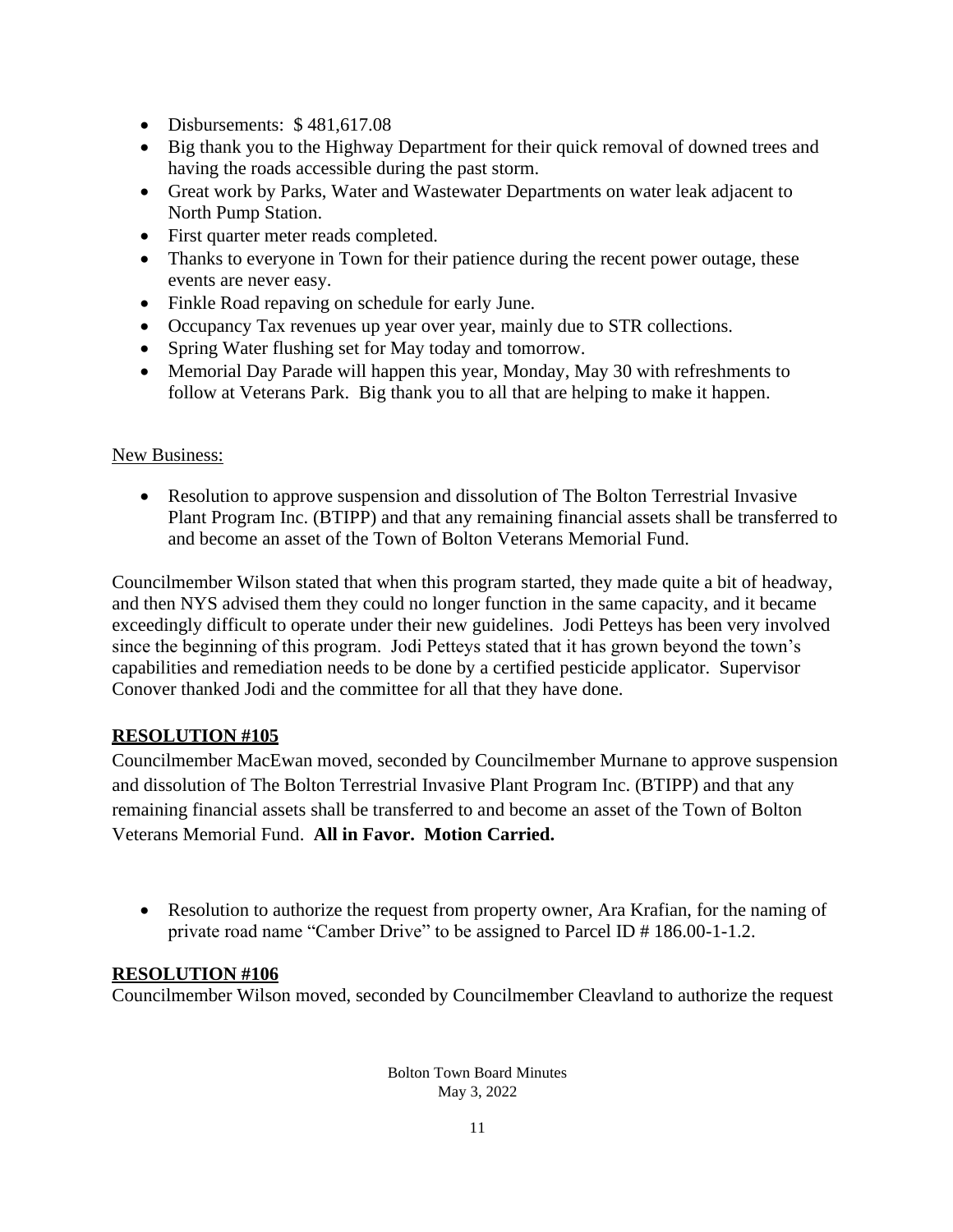from property owner, Ara Krafian, for the naming of private road name "Camber Drive" to be assigned to Parcel ID # 186.00-1-1.2. **All in Favor. Motion Carried.**

• Resolution appointing Lorraine Wilson – Lefeve to the Zoning Board of Appeals (Alternate) with a term expiration date of 12/31/2024.

Councilmember Wilson stated that the alternates serve a term of 3 years and the Board thanked her continuous for her service.

### **RESOLUTION #107**

Councilmember Cleavland moved, seconded by Councilmember Murnane to appoint Lorraine Wilson – Lefeve to the Zoning Board of Appeals (Alternate) with a term expiration date of 12/31/2024. **All in Favor. Motion Carried.**

• Resolution to authorize KSPE, PLLC  $&$  Town Clerk to solicit bids for a new Building  $&$ Grounds facility prepared by KSPE, PLLC on the grounds of the Town's Wastewater Treatment Plant.

Councilmember Cleavland stated that it was long overdue.

#### **RESOLUTION #108**

Councilmember Murnane moved, seconded by Councilmember MacEwan to authorize KSPE, PLLC & Town Clerk to solicit bids for a new Building & Grounds facility prepared by KSPE, PLLC on the grounds of the Town's Wastewater Treatment Plant as follows:

WHEREAS, the Town of Bolton has initiated a capital improvement project for the construction of a new Buildings and Grounds facility on the grounds of the Town's Wastewater Treatment Plant.

WHEREAS, the Town of Bolton entered into an agreement with KSPE, PLLC (Project Engineer) to prepare Engineering Plans and Specifications for the construction of a preengineered building for the new facility, pursuant to the requirements of the Town and in compliance with the NYS Building Code.

WHEREAS, KSPE, PLLC has completed the Engineering Plans and Specifications for the Project and has submitted the Project Plans and Specifications to the Town of Bolton Codes Officer for review and approval.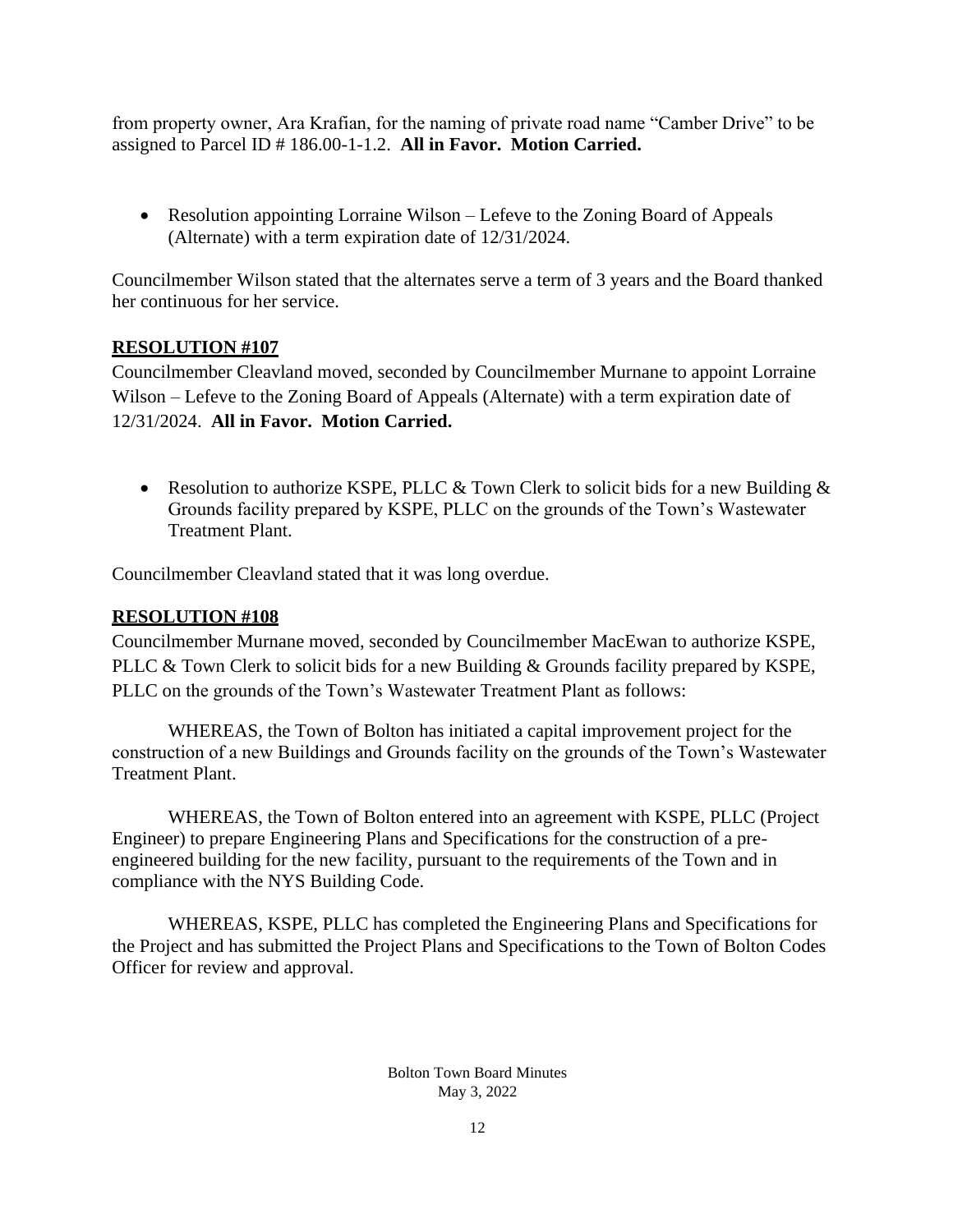NOW AND THEREFORE, IT BE RESOLVED, that the Town of Bolton Town Board, acting as the Owner and project sponsor, accepts the Town Code Officer's approval of the Project Plans and Specifications and authorizes the Project Engineer to solicit competitive bids from Contractors for the completion of the project. **All in Favor. Motion Carried.**

• Resolution accepting the Record of Activities result of 22.59 for Town Clerk, Jodi Petteys from her 3-month 2022 calendar submitted in April 2022.

## **RESOLUTION #109**

Councilmember Cleavland moved, seconded by Councilmember Wilson to accept the Record of Activities result of 22.59 for Town Clerk, Jodi Petteys from her 3-month 2022 calendar submitted in April 2022. **All in Favor. Motion Carried.**

• Resolution to declare 4 old portable radios chargers from the Bolton Police Department as surplus and donate them to the Lower Adirondack Search and Rescue K9 team.

## **RESOLUTION #110**

Councilmember Murnane moved, seconded by Councilmember Cleavland to declare 4 portable radios chargers from the Bolton Police Department as surplus and donate them to the Lower Adirondack Search and Rescue K9 team. **All in Favor. Motion Carried.**

• Resolution accepting the Record of Activities result of 30.98 for Highway Superintendent, William Sherman from his 3-month 2022 calendar submitted in April 2022.

## **RESOLUTION #111**

Councilmember MacEwan moved, seconded by Councilmember Murnane to accept the Record of Activities result of 30.98 for Highway Superintendent, William Sherman from his 3-month 2022 calendar submitted in April 2022. **All in Favor. Motion Carried.**

• Resolution accepting the Recertifications of the Record of Activities for Town Justice, Edward G. White and Animal Control Officer, Brett Moulton submitted in April 2022.

## **RESOLUTION #112**

Councilmember Cleavland moved, seconded by Councilmember Wilson to accept the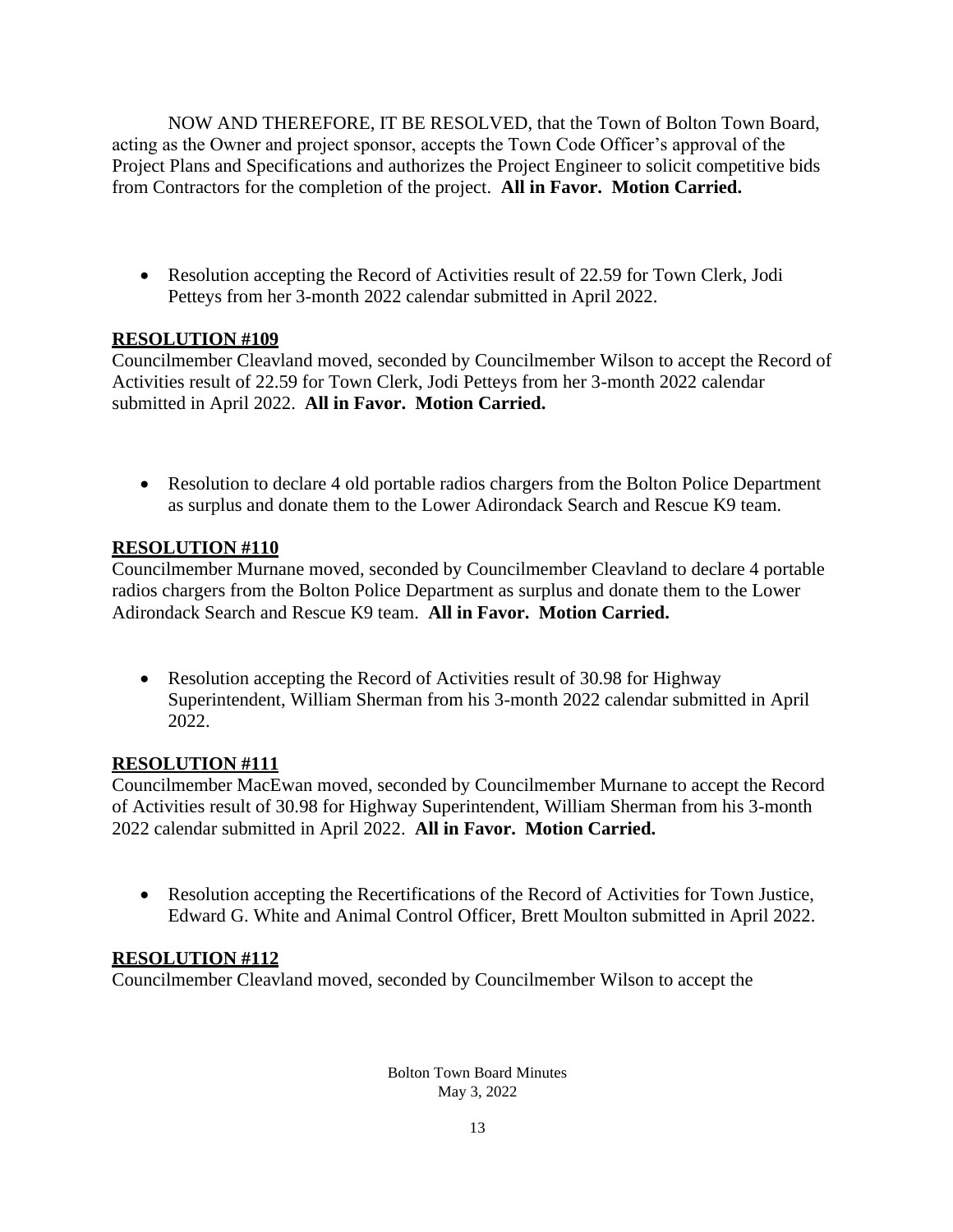Recertifications of the Record of Activities for Town Justice, Edward G. White and Animal Control Officer, Brett Moulton submitted in April 2022. **All in Favor. Motion Carried.**

• Resolution to post factum authorize the Supervisor to sign the 2022 contract for services with Everbridge for the Mass Notification System.

#### **RESOLUTION #113**

Councilmember Murnane moved, seconded by Councilmember MacEwan to post factum authorize the Supervisor to sign the 2022 contract for services with Everbridge for the Mass Notification System. **All in Favor. Motion Carried.**

Public in Attendance:

#### **RESOLUTION #114**

Councilmember Cleavland moved, seconded by Councilmember Wilson to approve the following transfers: **All in Favor. Motion Carried.**

#### TRANSFERS FOR MAY 2022

| To                                 | From                         | Amount      |
|------------------------------------|------------------------------|-------------|
| <b>GENERAL:</b><br>7110.2 Parks EQ | 7110.4 Parks CE              | \$1,980.00  |
| HIGHWAY:<br>5142.4 Snow Removal CE | 5142.1 Snow Removal PS       | \$3,193.00  |
| WATER:<br>8310.4 Administration CE | 8340.4 Trans/Distribution CE | \$18,000.00 |

#### **RESOLUTION #115**

Councilmember MacEwan moved, seconded by Councilmember Cleavland to approve payment of the following bills: **All in Favor. Motion Carried.**

Abstract 4A

| General | 546-587 | 5,023.93 |
|---------|---------|----------|
| Sewer   | 104-112 | 3,599.84 |